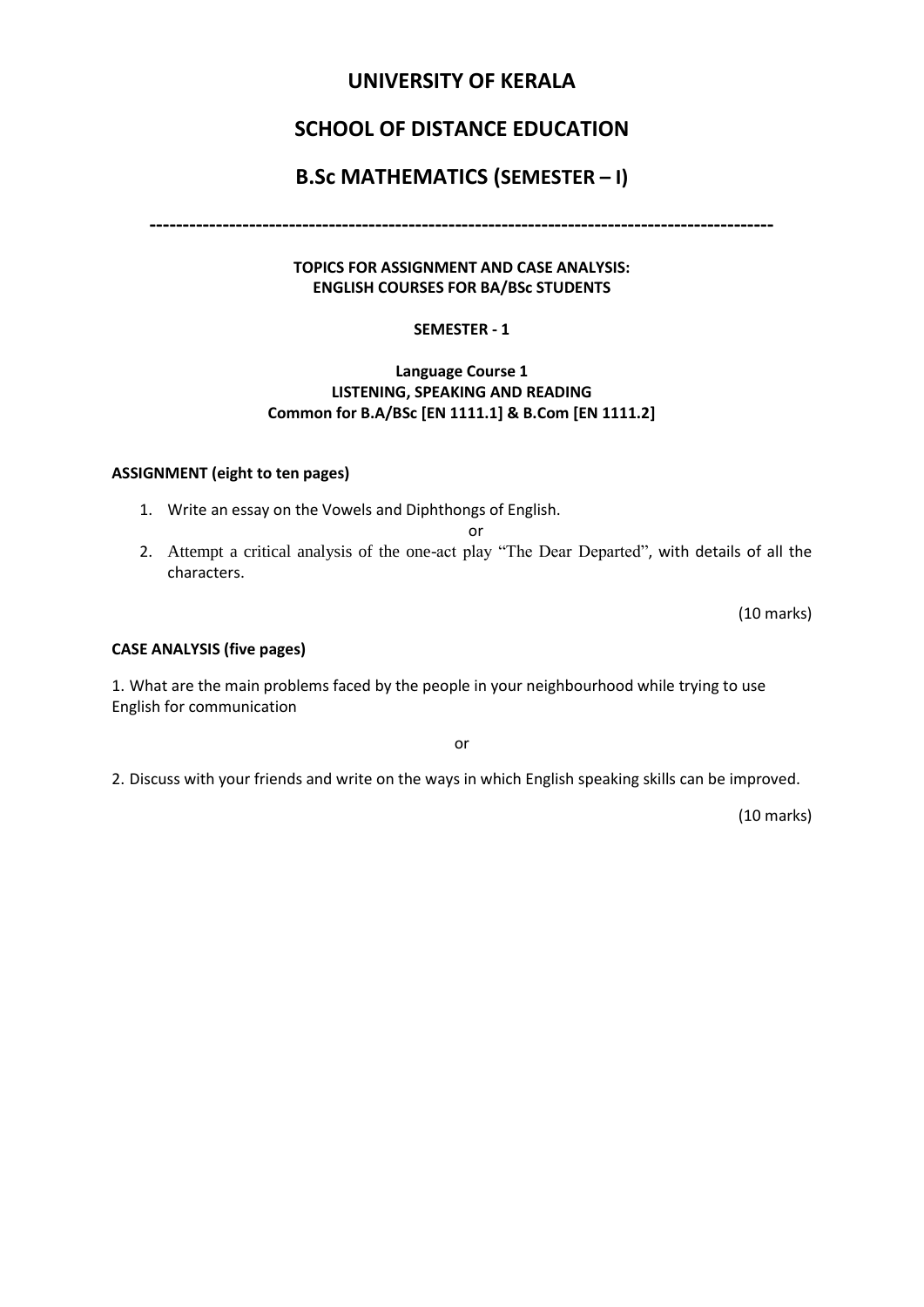# അഡീഷണൽ ലാംഗേജ്– മലയാളം

## <u>അസൈൻമെന്റ്</u>

പ്രാചീന കവിത്രയം.

അല്ലെങ്കിൽ

നാടൻ പാട്ടിന്റെ സവിശേഷതകൾ.

# <u>പ്രശ്നാപഗ്രഥനം</u> (Case Analysis)

മലയാള കവിതയും ആധുനികതയും.

അല്ലെങ്കിൽ

വൈലോപ്പിളളി കവിത- സവിശേഷതകൾ.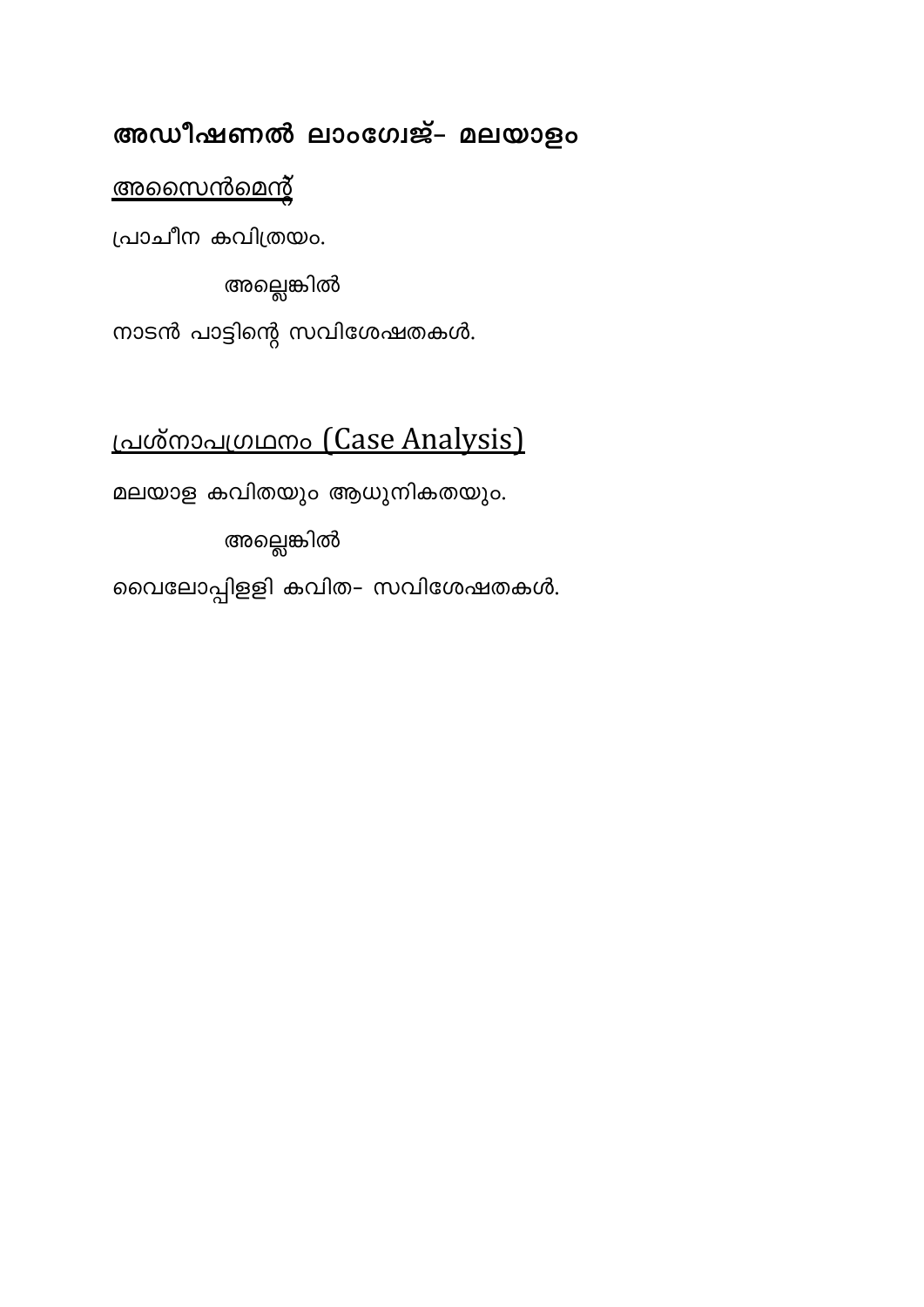## **TOPICS FOR ASSIGNMENT AND CASE ANALYSIS**

**BA/B Sc Additional Language HINDI First Semester HN 1111.1 Course I - Prose and One Act Plays** 

ASSIGNMENT TOPICS

किन्हीं चार पर आलोचना कीजिए : (10 marks)

1.मन्र –प्रेमचंद

2. जिष्टाचार-भीष्म साह्नी

3.चोरी और प्रायजित-महात्मा गांधी

4.जीवन निर्माता अध्यापक- जगदीश चन्द्र माथुर

5.मैं नरक से बोल रहा हूँ- हरिशंकर परसाई

Case Analysis

किन्हीं चार पर आलोचना कीजिए | (10 marks)

- 1. अंडे के छिलके –मोहन राकेश
- 2. महाभारत का एक सांच –भारत भूषण अग्रवाल
- 3. बहू की विदा –विनोद रस्तोगी
- 4. हिन्दी एकांकी का उद्भव और विकास
- 5. एकांकी और नाटक का अंतर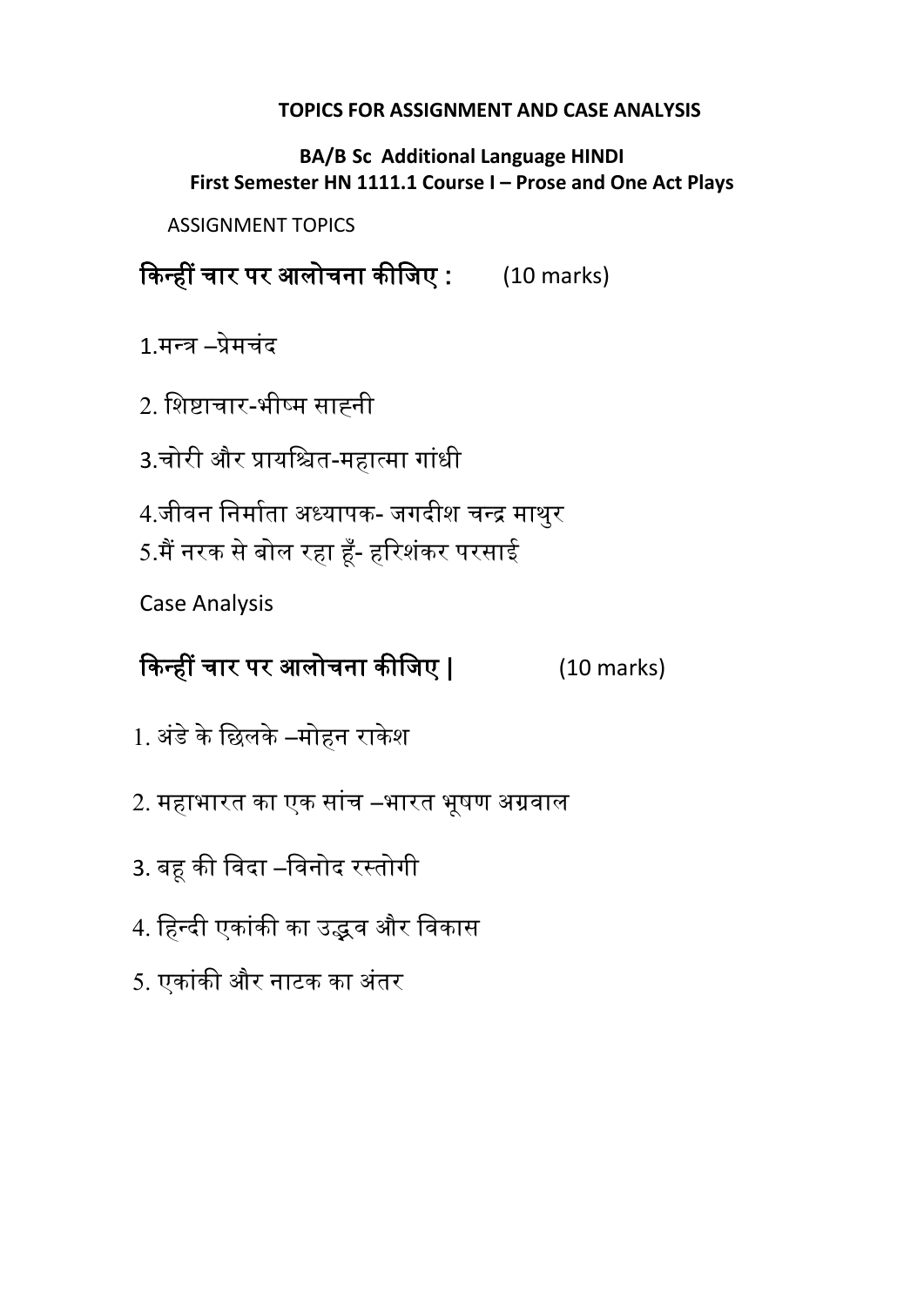#### **Foundation Course 1 PERSPECTIVES ON CONTEMPORARY ISSUES: EN 1121 Common for all BA/BSc Programmes**

#### **ASSIGNMENT (eight to ten pages)**

1. How does an innocent woman become the Goddess of Revenge?

or

2. The ways in which we can combat addiction among adolescents.

(10 marks)

#### **CASE ANALYSIS (five pages)**

What are the main problems faced by women in the lower-incomegroups of people in your neighbourhood. Suggest possible solutions.

(10 marks)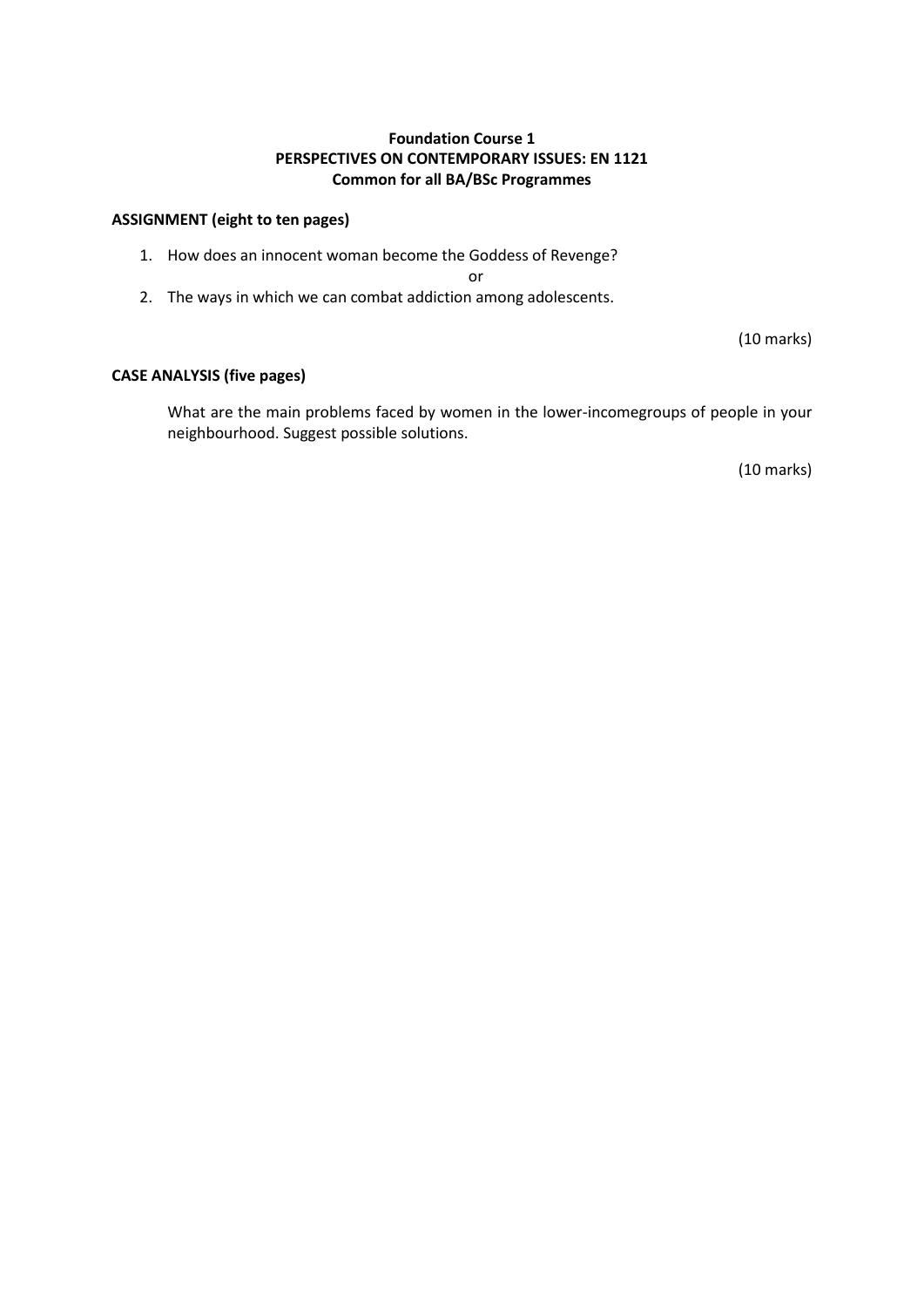#### **Core –I- Methods of Mathematics ( MM 1141)**

**-------------------------------------------------------------------**

- 1. In *Z* define  $a \sim b$  if (1)  $ab > 0(2)a + b$  is divisible by 3. Check whether "" is an equivalence relation in both cases.
- 2. For all  $n \ge 1$  find the sum of  $1^4 + 2^4 + 3^4$ ......... +  $n^4$  by using induction.
- 3. Find the g.c.d of 17017 and 18900.
- $4.$  Find the least non negative residue of  $m^{10}(\text{mod}\hspace{0.1cm}1)$  for each number  $\,m,\!1\!\leq\!m\!\leq\!10..$
- 5. Solve  $12x \equiv 5 \text{ mod } (47)$
- 6. Find the natural domain of the function

(a) 
$$
f(x) = \sqrt{\frac{x^2 - 4}{x - 4}}
$$
 (b)  $f(x) = \frac{3}{2 - \cos x}$ 

- 7. Sketch the graph of  $y = |x-3| + 2$ .
- 8. Use the graph of  $y = x^{\frac{1}{3}}$  $y = x^{\frac{1}{3}}$  to sketch the graph of  $y = |x|^{\frac{1}{3}}$ .
- 9. Find the parametric equations for the portion of the parabola  $x = y^2$  joining  $(1,-1)$  and  $\left( 1,1\right)$  oriented down to up.
- 10. Let  $f(x) = \begin{vmatrix} x-1 & \text{if } x \le 3 \\ 3x-7 & \text{if } x > 3 \end{vmatrix}$  $3x-7$  if  $x>3$  $-1$  if  $x \le$  $=\begin{vmatrix} x-1 & \text{if } x \leq 3 \\ 3x-7 & \text{if } x > 0 \end{vmatrix}$  $f(x) = \begin{cases} x^2 + 3x - 7 & \text{if } x \\ 3x - 7 & \text{if } x \end{cases}$ Find (a)  $lim_{x\rightarrow 3} f(x)$ lim  $lim_{x \to 3} f(x)$  (b)  $lim_{x \to 3^x} f(x)$ lim  $\lim_{x \to 3^x} f(x)$  (c)  $\lim_{x \to 3} f(x)$  $\rightarrow 3$ 11. Show that the function defined by  $f(x) = sin(x^2)$  is a continuous function  $x^2 \sin \frac{1}{x}$  if  $x\neq 0$  $\epsilon$ <sup>0</sup>

12. Let 
$$
f(x) = \begin{vmatrix} x^2 \sin \frac{1}{x} & \text{if } x \neq 0 \\ 0 & \text{if } x = 0 \end{vmatrix}
$$

- a. Show that  $f$  is continuous at  $x=0$
- b. Find  $f^{'}(0)$
- c. Show that  $f^{'}$  is not continuous at  $x=0$
- 13. Find all rational values of r such that  $y = x^r$  satisfies the equation  $3x^{2}y'' + 4xy' = zy = 0$
- 14. Sketch the ellipse  $a(x-1)^2 + 16(y-3)^2 = 144$
- 15. Rotate the co-ordinate axes to remove the  $xy-$  term and name the conic  $6x^{2} + 24xy - y^{2} - 12x + 24y + 11 = 0$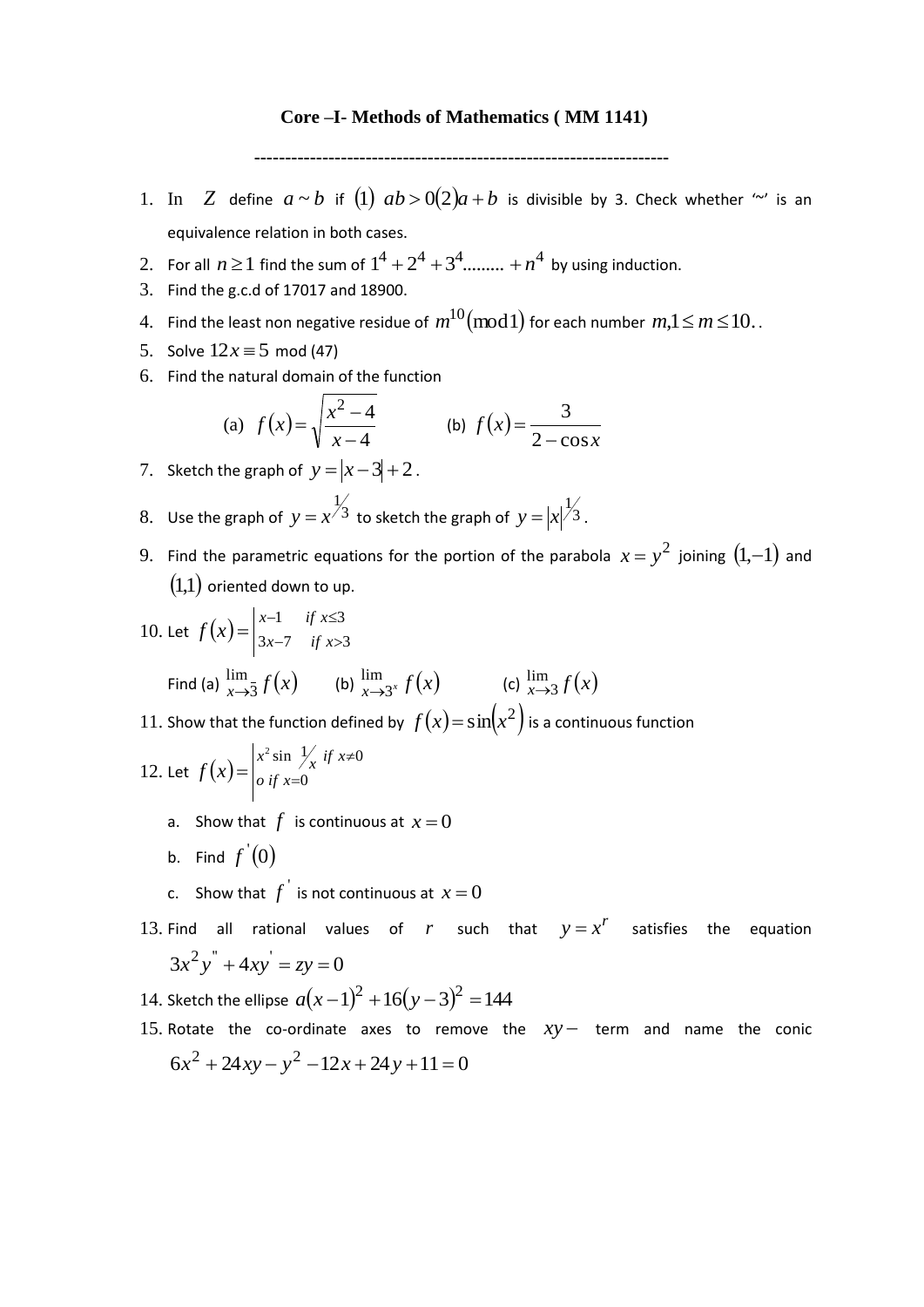## **CO 1131 – Complementary I- Foundations of Financial Accounting**

### Assignment Questions 2019 - S1

- 1) Briefly describe the principles of Accounting
- 2) Mr.Varma commenced business on  $1<sup>st</sup>$  July2015 with Rs 15,000.His transaction for the month 2015July 1

| $1)$ July 1 | Purchased goods                | 5600 |
|-------------|--------------------------------|------|
| $2)$ July 4 | Sold to Gopal                  | 3100 |
| 10          | Bought goods from Arjun        | 2400 |
| 12          | Sold to Rajan goods for cash   | 2500 |
| 15          | Rashid purchased goods from us | 2400 |
| 20          | Received cash from Gopal       | 1600 |
| 21          | Received cash from Rashid      | 1000 |
| 25          | Paid to Arjun on account       | 1500 |
| 27          | Received cash from Rashid      | 1400 |
| 27          | Cash Received on commission    | 50   |
| 28          | Paid Salaries to the staff     | 2500 |
| 30          | Paid rent of the factory       | 2000 |
| 30          | Withdrew cash for personal use | 1500 |
| 31          | Paid to postage                | 50   |

Journalise the above transactions and prepare the ledger accounts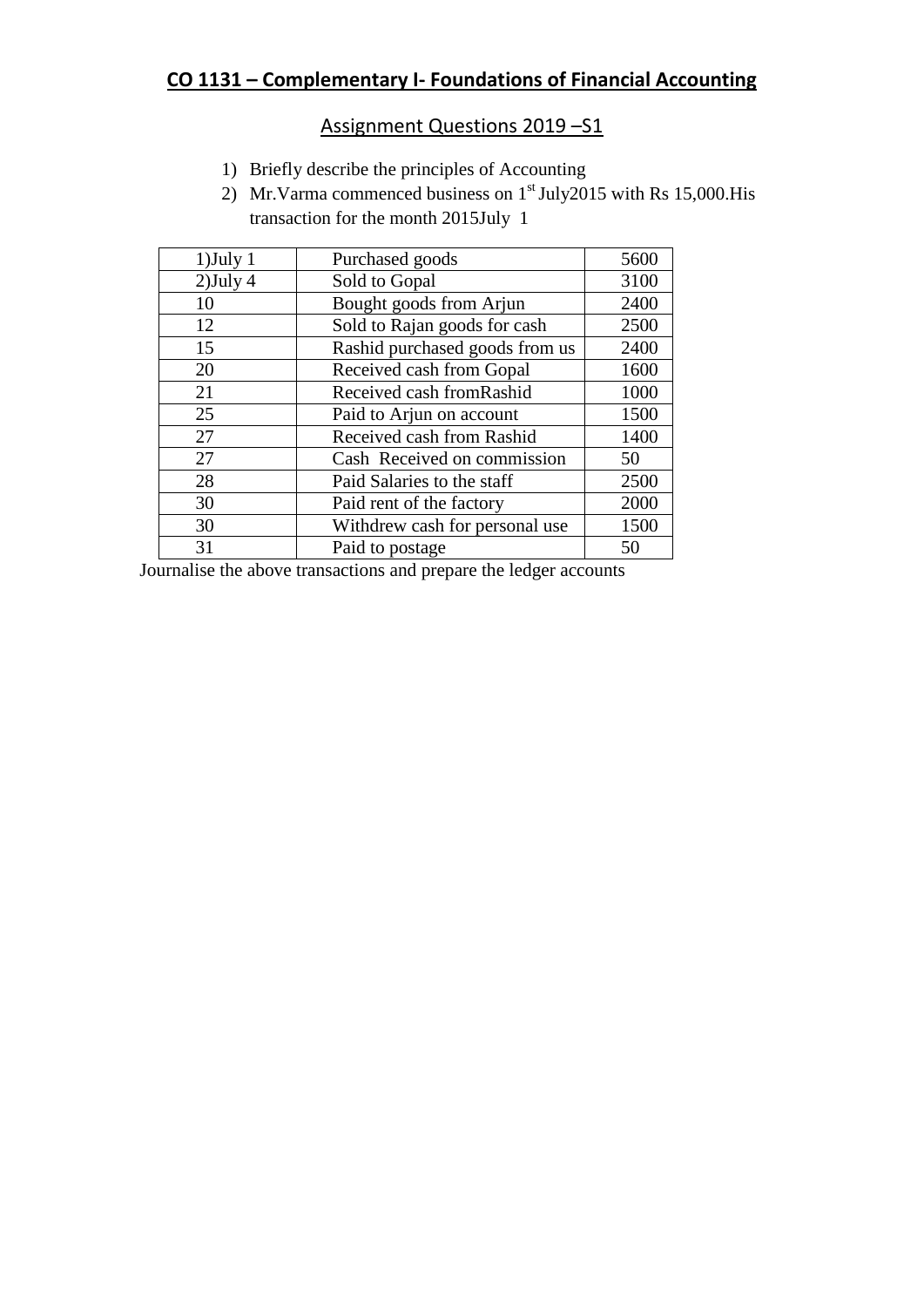## ST 1131.1

## **Complementary II- Statistics and Introduction to Probability**

## Assignment Questions

## 1) Distinguish between census and sampling

2) Construct a histogram for the following Data

| Class limits | Frequency |
|--------------|-----------|
|              |           |
| $90 - 100$   | 16        |
| 100-110      | 22        |
| 110-120      | 45        |
| 120-130      | 60        |
| 130-140      | 50        |
| 140-150      | 24        |
| 150-160      | 10        |

Calculate the number of cases (i) Between112&134 (ii) number less than 112(iii)number greater than 134.

Also find out the proportion of cases which lie betewween112 and 134

3) find mean median and mode for the following Data

| Height in inches | Number of persons |
|------------------|-------------------|
| $60 - 61$        | 2                 |
| $61 - 62$        | 4                 |
| $62 - 63$        | 14                |
| 63-64            | 41                |
| 64-65            | 83                |
| 65-66            | 169               |
| 66-67            | 394               |
| 67-68            | 400               |
| 68-69            | 392               |
| 69-70            | 201               |